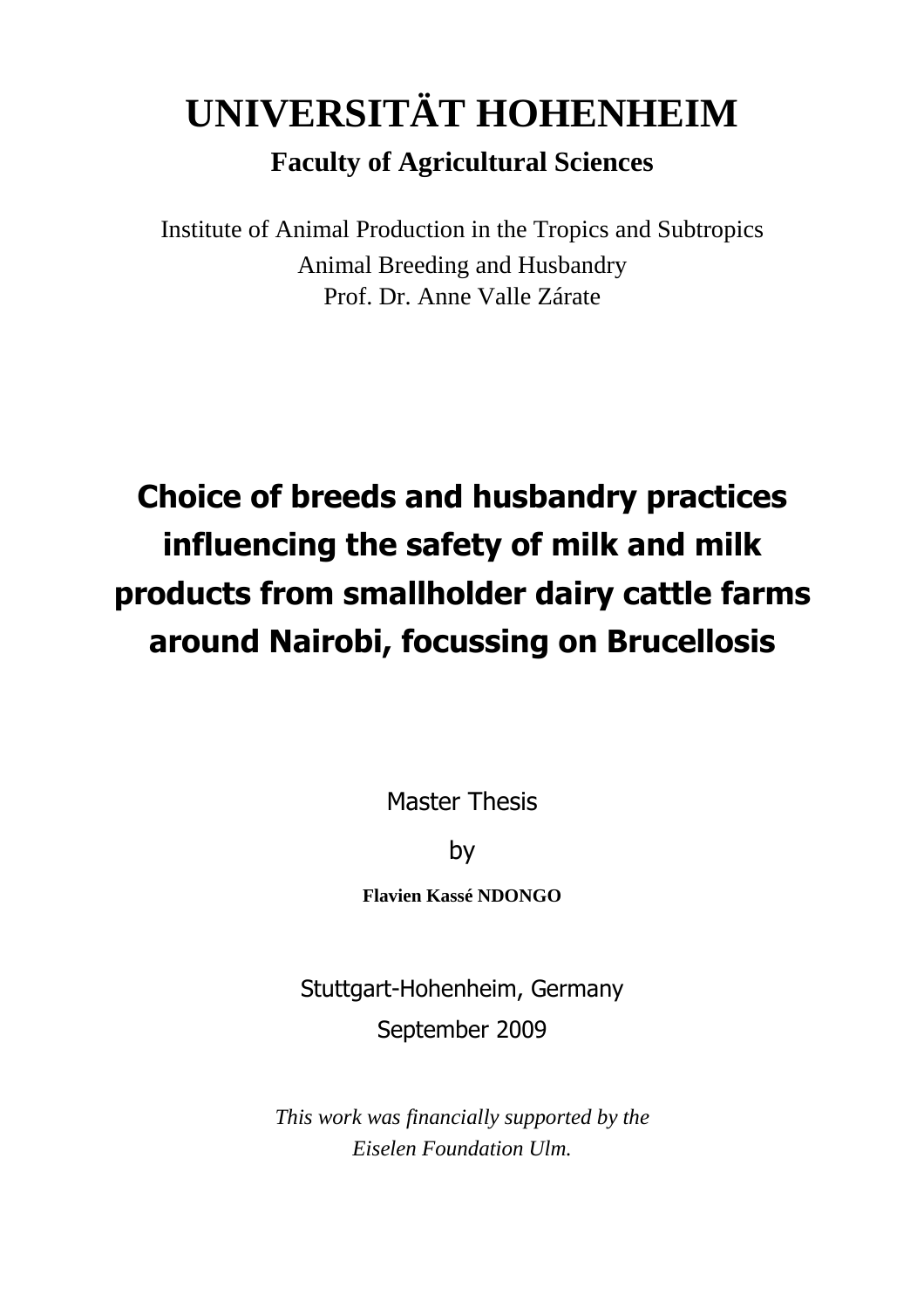| First supervisor: | Prof. Dr. Anne Valle Zárate                    |
|-------------------|------------------------------------------------|
|                   | Second supervisor: Prof. Dr. Hans-Peter Piepho |
|                   | Department of Plant Production and             |
| Grassland Science |                                                |
|                   | <b>Bioinformatic Unit</b>                      |

Date of defence: 13 10 2009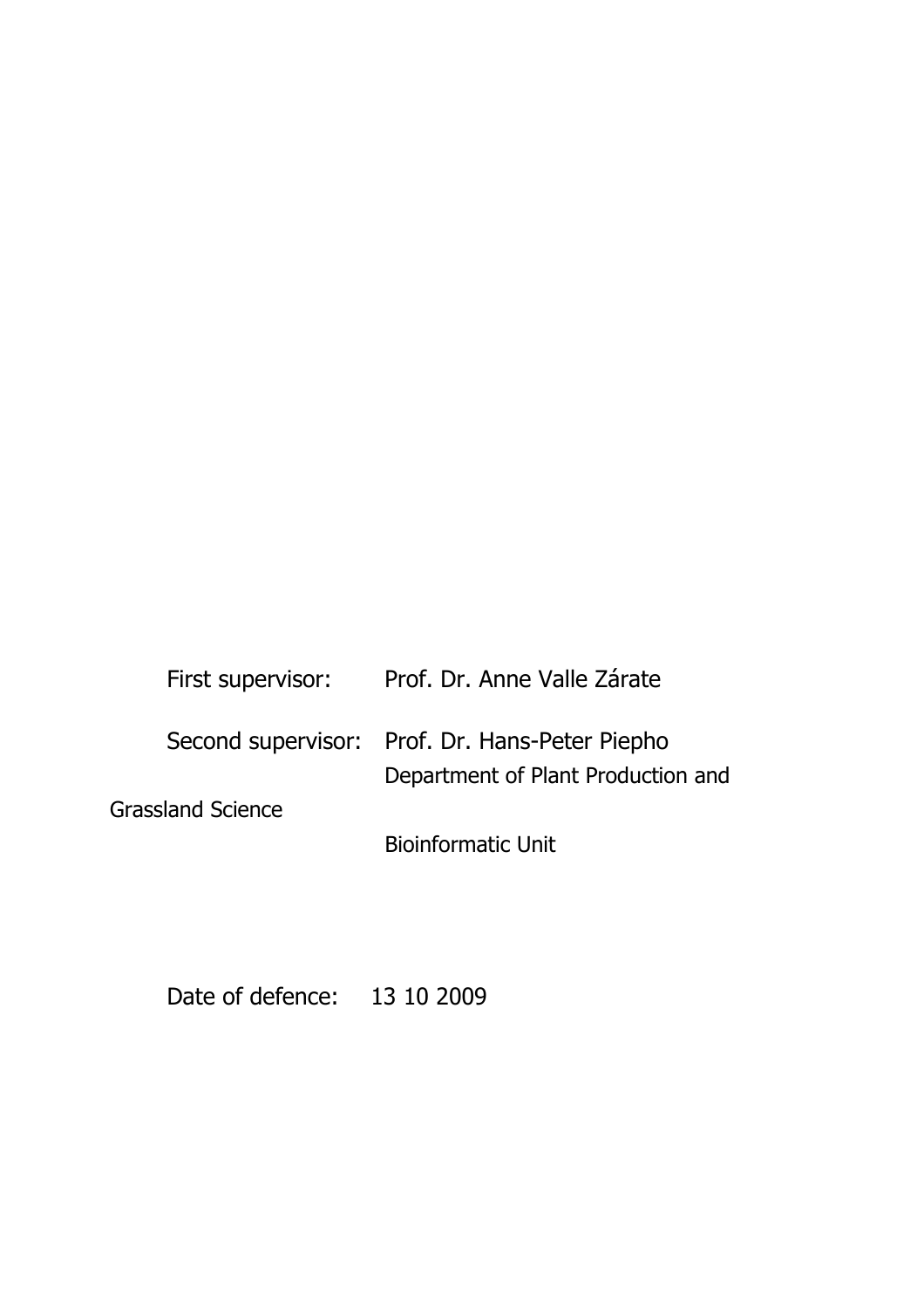#### **Summary**

Kenya, which has over 85% of the dairy cattle population in East Africa, dominates dairy production and marketing in the region. Today most of Kenya's 3 million dairy cattle are kept by smallholders who are concentrated close to urban consumption centres. Therefore, the peri-urban dairy sector plays an important role in the livelihood of smallholders in Kenya. But the sector is facing many constraints among which, poor husbandry practices, poor hygiene, and poor milk handlings are recognised as the major technical challenges. These constraints may lead to high prevalence of livestock diseases such as brucellosis that contaminate milk and milk products and threaten the health of consumers. The objectives of the present study were to describe the husbandry practices applied by the smallholder dairy farmers in a peri-urban area in Kenya, determine the prevalence of brucellosis in the area and to test whether the prevalence of brucellosis is influenced by the breed kept and husbandry practices applied by the farmers.

One hundred farms and 20 milk shops (retailers) were surveyed in Kasarani Division (around Nairobi) using a questionnaire with open and closed questions to collect data about husbandry practices and perception of the farmer on brucellosis. Unboiled milk samples were collected in each farm and the 20 shops surveyed and investigated for *Brucella abortus* and *B. melitensis* using Milk Ring Test (MRT) and indirect ELISA. Finally, a focus group discussion was conducted in order to collect other information about the availability of feed throughout the year, advantages and disadvantages of the different marketing channel, the issue of hygiene and their knowledge, practices and attitudes about bovine and human brucellosis. The discussion lasted for two and half hours.

 The study showed that 2 dairy systems prevail in the area; semi-zero grazing (14%) and zero grazing (86%). The main feedstuffs used were *Pennisetum purpureum* (Napier grass) which was the predominant feed (96%), followed by dairy meal (90%), crop residues (84%) and natural grass (77%). Brewery waste, hay and poultry waste were also used at a lower extend. Crossbreds are widely used in the area (53%), followed by pure exotic breeds (33%) and very few local breeds (8%). Friesian is the predominant breed found in the farms (79%) followed by Ayrshire (44%), Guernsey (14%) and local breeds (8%). The mating technique which prevails in the area is artificial insemination (86%). Cows were milked with hands in 99% of the farms and the milk marketing is dominated by the informal market in which 66%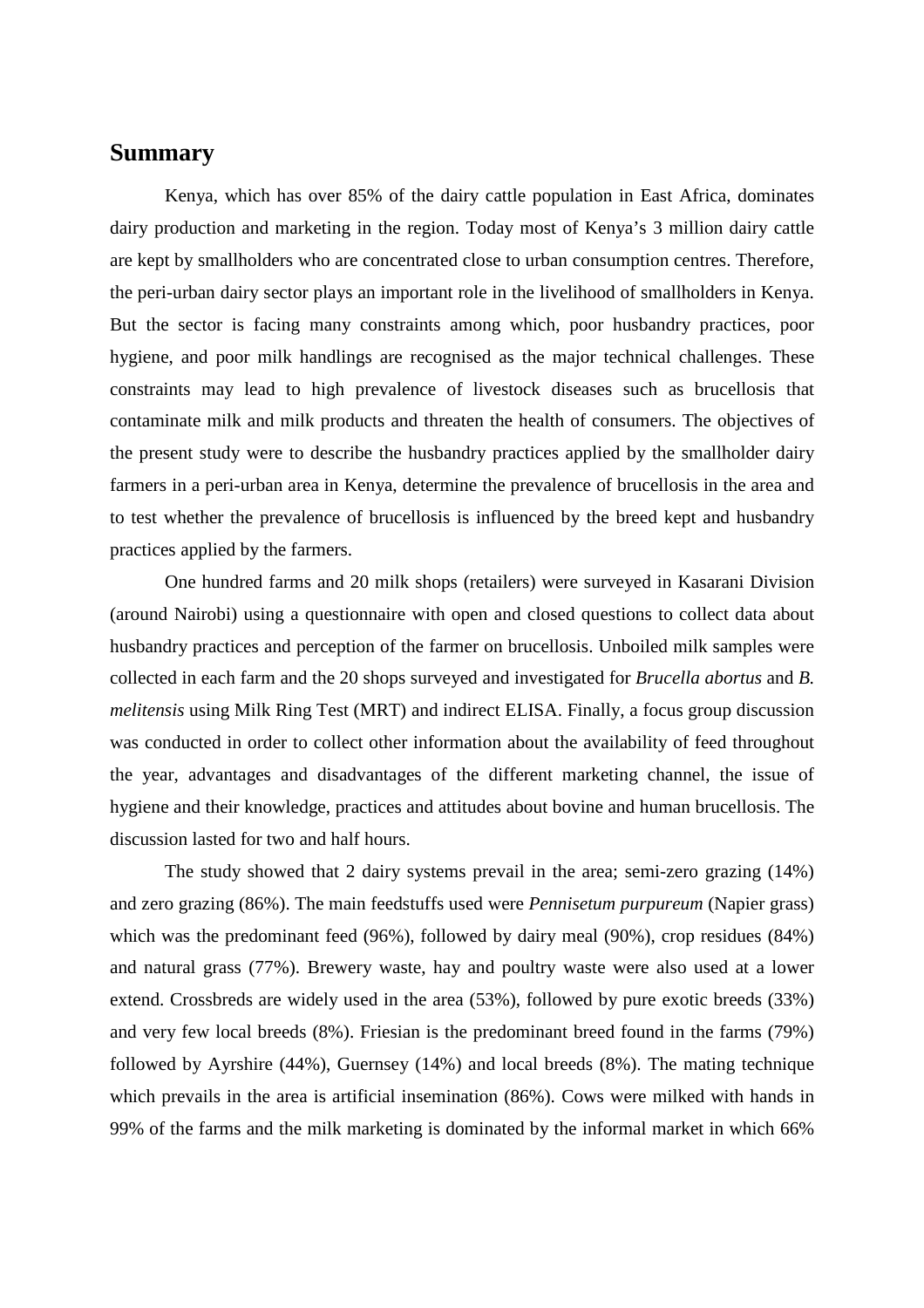of farmers sell their milk directly to consumers, 26% of farmers sell milk to milk sellers and only 7% sell milk exclusively to cooperatives.

 The result from MRT revealed an apparent prevalence of 6.9% in zero grazing farms, 0% in semi-zero grazing farms, 7.5% in crossbreds, 5% in pure exotic breeds and 0% in local breeds. ELISA showed a prevalence of 0% irrespectively of the system and the breed. At market levels MRT and ELISA did not reveal any case of brucellosis. Nevertheless, the study noted some practices such as feeding with natural grasses (77%), grazing (14%), and the use of bull service for breeding (8%) which are likely to expose cattle to brucellosis. Despite the absence of brucellosis revealed by ELISA, 3% of farmer reported to have got a case of brucellosis in the family.

 Only 24% of farmers were aware of the existence of brucellosis as a potential disease while of these, only 8% had knowledge of brucellosis transmission. Risks for man to contract brucellosis was very low considering the fact that milk was boiled prior to consumption in all households and shops visited. However, 2% and 100% of dairy farmers and milk sellers respectively made fermented milk without boiling milk; this practice may predispose people to brucellosis. In addition, 10% of farmers still handle aborted foetus with bare hands and are therefore exposed to brucellosis. The proportion of dairy farmers who had knowledge that cattle can transmit brucellosis to man was very low (8%). At market level, only one seller knew that brucellosis can be transmitted to man through milk.

 Education of dairy farmers and milk sellers on the transmission pathways and risk of brucellosis is required in order to keep the prevalence of brucellosis low in Kasarani division.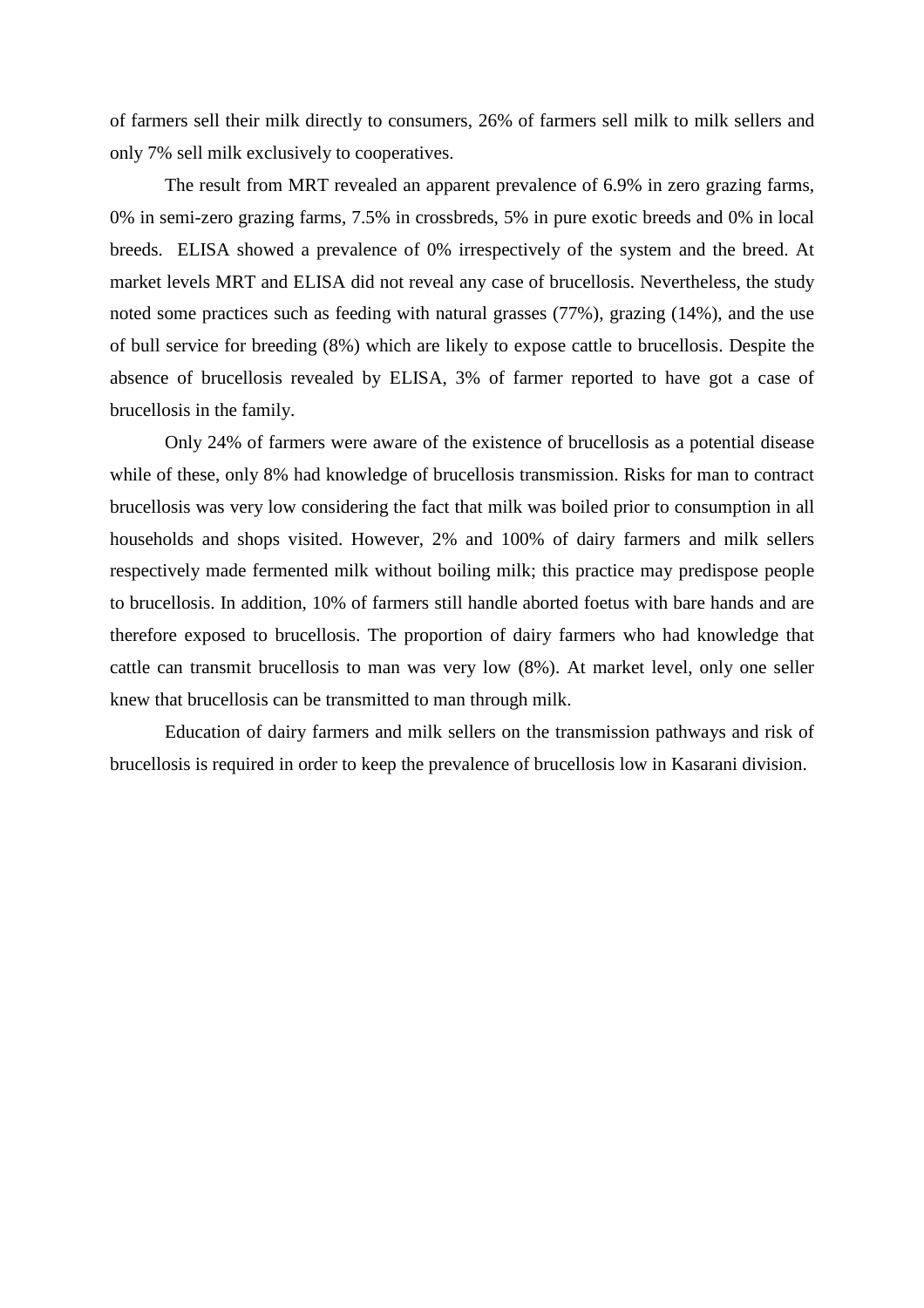#### **Zusammenfassung**

Kenia dominiert mit mehr als 85% der gesamten Milchviehpopulation Ostafrikas die Milcherzeugung und –vermarktung der Region. Gegenwärtig wird der Großteil der 3 Millionen Milchkühe Kenias von bäuerlichen Kleinbetrieben gehalten, welche vor allem in der unmittelbaren Nähe städtischer Ballungsräume aktiv sind. Aus diesem Grund ist die periurbane Milcherzeugung eine wichtige Lebensgrundlage für bäuerliche Kleinbetriebe in Kenia. Jedoch hat dieser Sektor mit verschiedenen Problemen zu kämpfen. Bezüglich dessen werden unbefriedigende Haltungsmethoden, unzureichende Hygiene sowie der unbefriedigende Umgang mit Milch als die wichtigsten Probleme erachtet. Eine starke Verbreitung von Nutztierkrankheiten wie z.B. Brucellose, welche Milch und Milchprodukte verseuchen und die Gesundheit der Endverbraucher gefährden kann, ist die Folge. Die Ziele der vorliegenden Arbeit war es, die Haltungsmethoden der kleinbäuerlichen Milchviehbetriebe in peri-urbanen Gebieten Kenias zu beschrieben und die Verbreitung von Brucellose im Forschungsgebiet zu bestimmen. Dabei sollte untersucht werden, inwieweit die Verbreitung von Brucellose von den gehaltenen Rinderrassen sowie den praktizierten Haltungsmethoden abhängt.

In der "Kasarani Division" (in der Umgebung Nairobis) wurden 100 Milchviehbetriebe und 20 Zwischenhändler befragt. Ein Fragebogen mit offenen sowie geschlossenen Fragen wurde angewandt, um Informationen über praktizierte Haltungsmethoden sowie über die Meinung der Betreiber hinsichtlich Brucellose zu sammeln. Proben von nicht abgekochter Milch wurden von jedem der 100 Betriebe und den 20 Milchhändlern genommen und auf *Brucella abortus* sowie *B. melitensis* untersucht. Der "Milk Ring Test" (MRT) und ein indirekter ELISA-Test wurden angewandt. Letztendlich wurde eine Fokusgruppendiskussion durchgeführt um zusätzliche Informationen zu erzeugen sowie um einige Aspekte zu verdeutlichen, welche im Fragebogen vernachlässigt wurden.

Die Studie zeigt, dass im Forschungsgebiet zwei unterschiedliche Haltungsmethoden für Milchvieh angewendet wurden. Diese sind Stallhaltung mit wenig Weidegang (14%) und Stallhaltung ohne Weidegang (86%). Hierbei sind *Pennisetum purpureum* (Napier grass), Milchvieh-Kraftfutter (90%), Erntereste (84%) und Gras (natürlicher Aufwuchs, 77%) die wichtigsten Futtermittel. Brauereiabfälle, Heu und Geflügelkot wurden weniger verwendet. Kreuzungen von Rinderrassen waren weit verbreitet (53%), gefolgt von exotischen Rassen (33%). Nur wenige lokale Rassen (8%) wurden angetroffen. Holstein-Friesian Rinder (79%) waren am weitesten verbreitet, gefolgt von Ayrshire (44%), Guernsey (14%) und lokalen